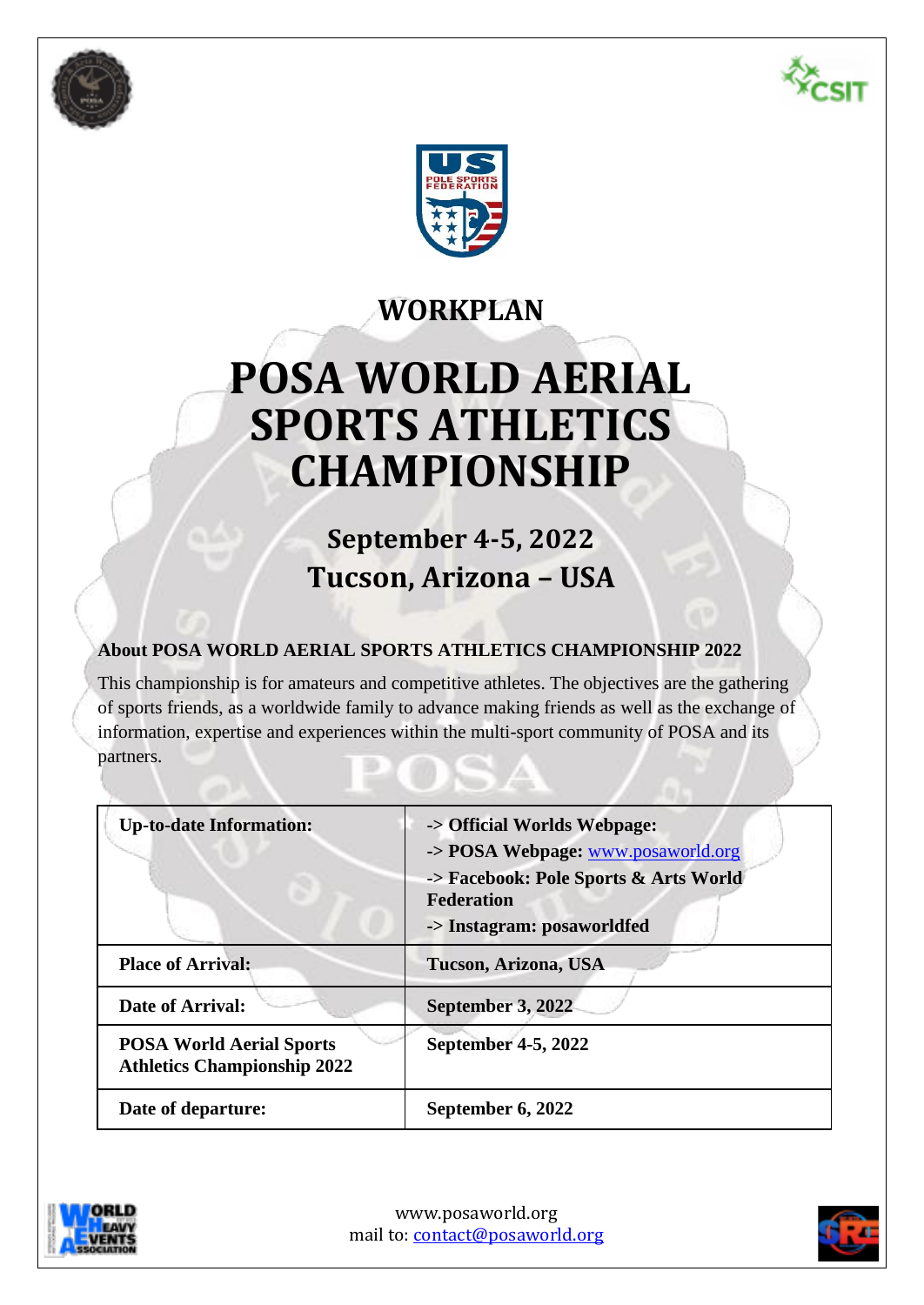



# **OFFICIALS AND ORGANIZING COMMITTEE**

#### **1.1 Pole Sports & Arts World Federation (POSA)**

#### **POSA OFFICIAL COMMITTEE (OC)**

- 
- Vice-President Tamas KATUS
- President Davide LACAGNINA
- Vice-President Mariana EICHELBAUM
- General Secretary Eleonora SOLDANO
- General Secretary Elisa GOZZI
- General Secretary Yofre BLANCO
- Head of Events Sara CAVARA
- Head of Ethic Cesare BIANCHI
- Treasurer Franco TINELLI
- Head of Antidoping Jyrki RANTANEN
- Head of Pole Art Elena GIBSON

#### **POSA TECHNICAL COMMITTEE (TC)**

- President Alessandra MARCHETTI
- Vice-President Natalia GUSEVA
- 
- 
- 
- 
- 
- Member Vanessa COSTA • Member Yana ROMANOVA • Member Sara HENRIQUES **• Member Raquel NARCISO**
- Member-Supervisor Tamàs KATUS
- 

### **1.2 Official POSA Contact Address**

#### POLE SPORTS & ARTS WORLD FEDERATION Via Pietro Bernasconi 3, CH-6883Novazzano,

Switzerland Tel.: +41765967337 E-mail: contact@posaworld.org Web: http://posaworld.org/

### **1.3 Host Federation**

United States Pole Sports Federation President: Katrina Wyckoff [president@usapolesports.org](mailto:president@usapolesports.org) Vice President: Odette Tan [vp@usapolesports.org](mailto:vp@usapolesports.org)



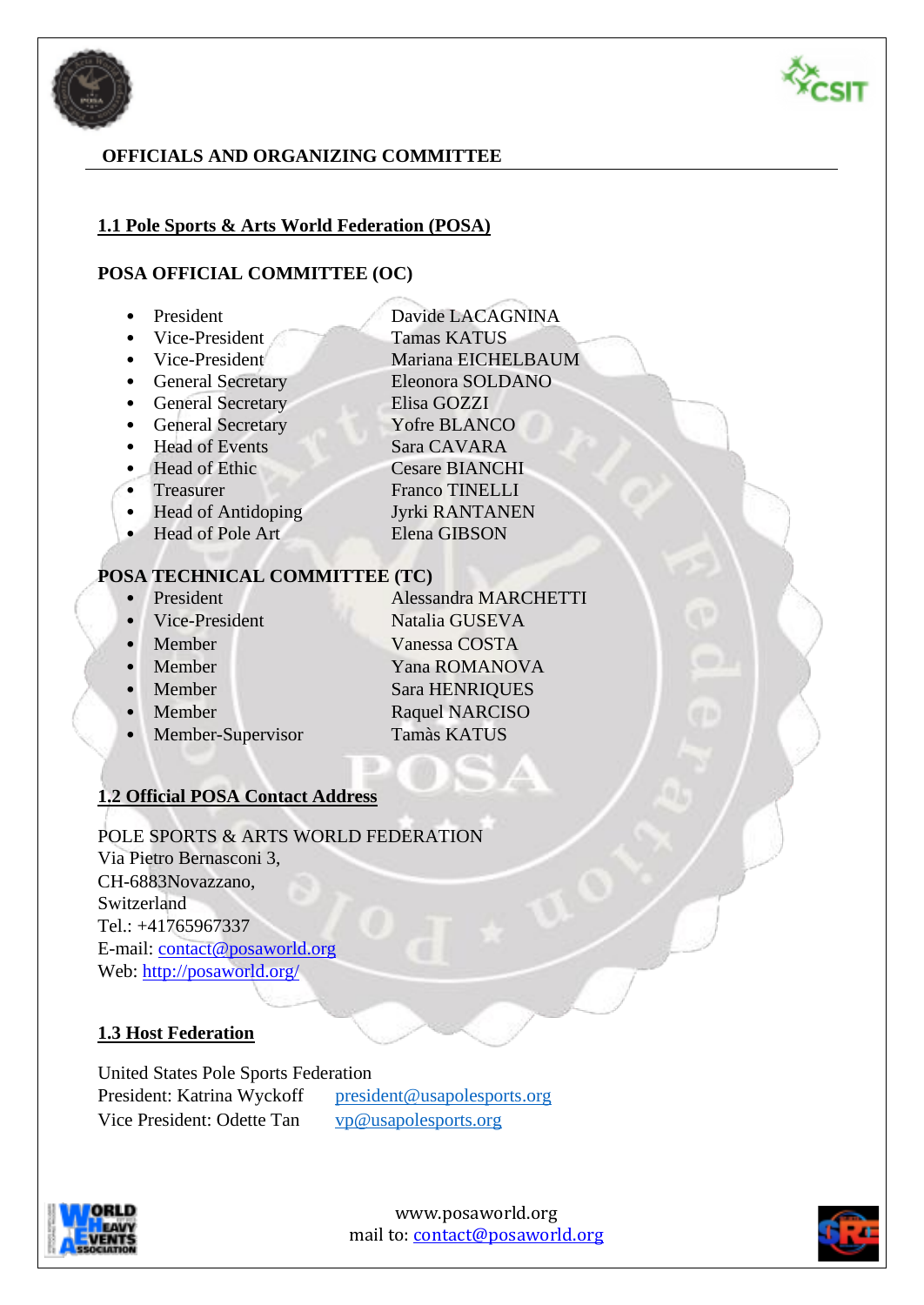



#### **Rehearsals Stage:**

The stage rehearsals will be without music, each athlete will have 1-1:30 minutes to rehearse the stage, each delegation will be sent the rehearsals program divided by each national delegation.

#### **2.1 Competitions schedule WORLD AERIAL SPORTS ATHLETICS CHAMPIONSHIP 2022:**

| <b>Saturday, September 3</b>                                                                                                                                                                                                                                                                                                     |                         |
|----------------------------------------------------------------------------------------------------------------------------------------------------------------------------------------------------------------------------------------------------------------------------------------------------------------------------------|-------------------------|
| Official Arrival Day for Delegations and Accreditation,<br>transfer to hotels                                                                                                                                                                                                                                                    |                         |
| <b>Sunday, September 4</b>                                                                                                                                                                                                                                                                                                       |                         |
| 6am to 1:45 pm:<br>Athletes' Accreditation and Stage Training by nations as per<br>schedule. Schedule for stage rehearsal/apparatus testing will be<br>released after registration closes<br>$2:00 \text{ pm}$ :<br><b>Opening Ceremony (Mandatory)</b><br>$2:15$ pm:<br>Qualifications Amateurs & Competitives (all categories) | <b>Competition hall</b> |
| <b>Finalists Announcement Ceremony</b>                                                                                                                                                                                                                                                                                           | <b>Competition hall</b> |
| <b>Monday, September 5</b>                                                                                                                                                                                                                                                                                                       |                         |
| $9:00$ am:<br>Finals Amateurs & Competitives (all categories)                                                                                                                                                                                                                                                                    | <b>Competition hall</b> |
| <b>Medal Awards Ceremony</b>                                                                                                                                                                                                                                                                                                     | <b>Competition hall</b> |
| Afterparty                                                                                                                                                                                                                                                                                                                       |                         |
| <b>Tuesday, September 6</b>                                                                                                                                                                                                                                                                                                      |                         |
| Departure of the participants                                                                                                                                                                                                                                                                                                    |                         |



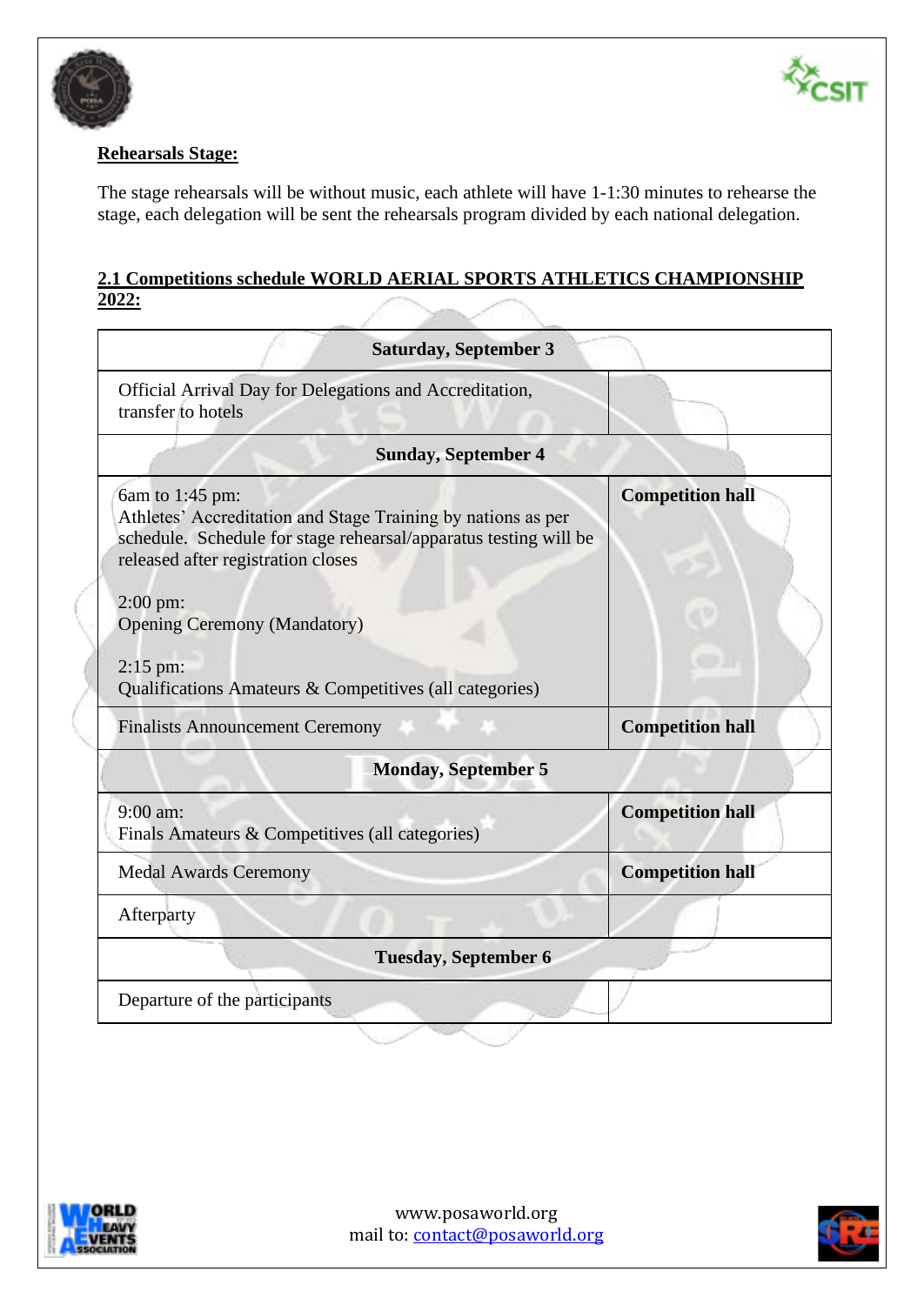



# **Competition format**

# **1 stday, Sunday, September 4**

Qualifications all categories Amateurs & Competitive

The top ten in all categories may participate in the finals.

# **2 nd day, Monday, September 5**

World Championships all categories Amateurs, Competitive & Para athlete World Championships

# **Qualifications**

The starting order of the competition (qualifications) will be made by the official representatives of POSA after the deadline for athlete applications (August 1) has closed. If a National Federation reduces the number of participating athletes after the definitive inscriptions, POSA/TC has the right to adjust the starting order to ensure the best possible running of the competition.

### **POSA World Championships Finals &" Passport Rules"**

- The top ten in each category will qualify for the finals.
- No more than **three** (3) athletes per country (same nationality) are admitted to the final. This means that only the first three athletes from the same country will be admitted to the final. In case of more than three athletes from the same nation in the top ten semifinals, the next athletes of different nationalities in the ranking will then be admitted to the final until a total of 10 athletes are reached.
- In case of a tie at any position at the end of the qualifications see *POSA Code of Points.*

The list of the finalists, including **two reserves**, will be handed over to the head of the delegation after each qualification. **Starting order of the final,** is made according to the **draw of lots** by the official representatives of the POSA.



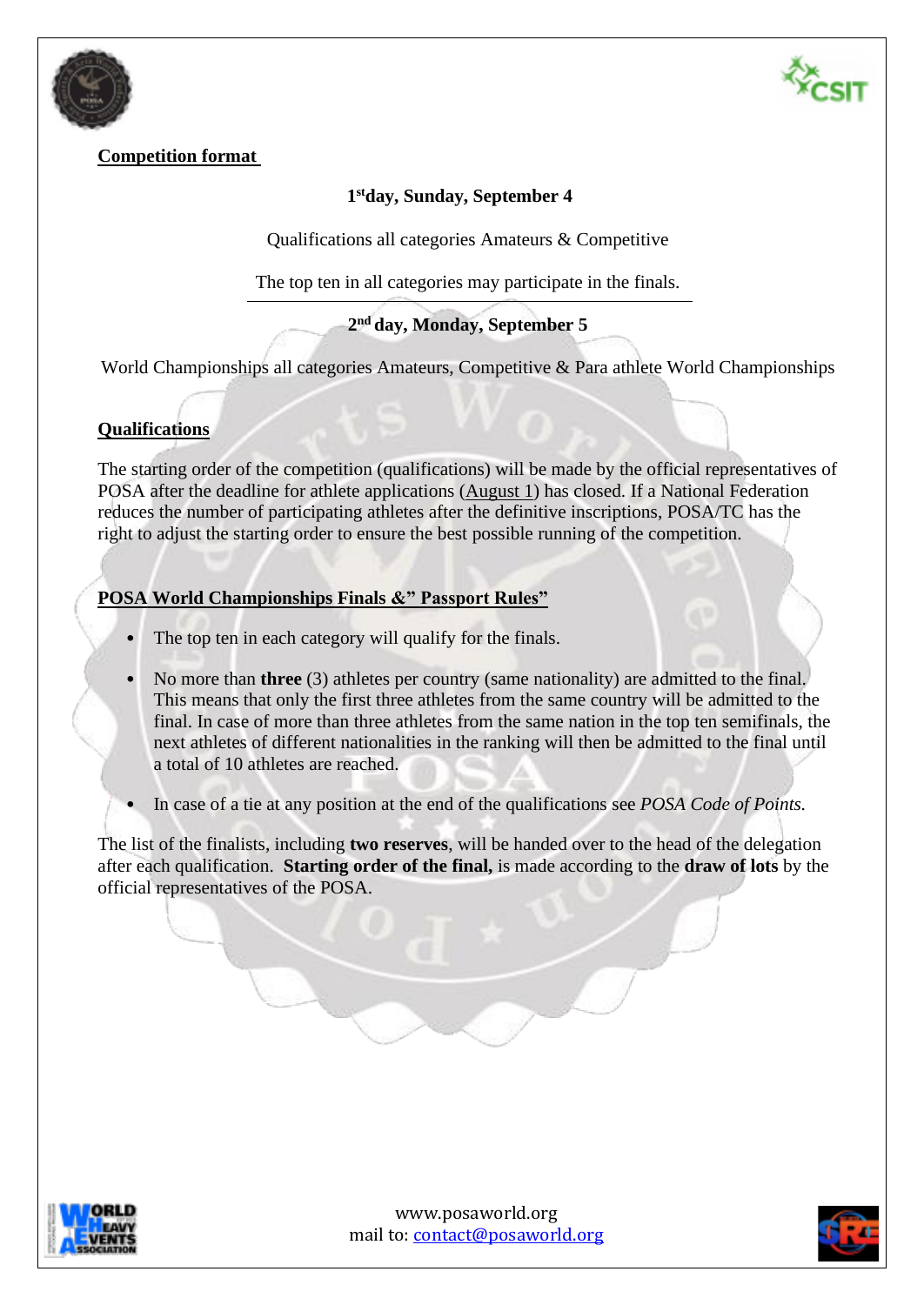



#### **Access to the competition area**

- The competition area is accessible to the members of the various juries, competing athletes and their accredited coaches, to local group leaders, to the auxiliary personnel of the Jury, to the President of the POSA Medical Commission, the official doctor, the team doctors, medical staff and to persons concerned with the apparatus. A team medical person is permitted to accompany the athletes and coaches during all Competitions.
- Interpreters may not enter the competition area without the permission of the President of POSA/TC.
- The competition area is strictly forbidden to all other persons.
- The use of any kind of electronic devices (video, mobile phones, etc.) is strictly forbidden in the competition area. Please note that, according to the decision of the Executive Committee of POSA, if a mobile phone or any other electronic communication device is used in the competition area during the entire competition, the person concerned (athlete and/or coach) will be immediately expelled. The athlete will not be ranked and will not be authorized to participate in the remaining competitions. If this rule is violated by a coach, all his/her athletes will also be expelled.
- Professional photographing and filming the performances are under written permission by the organizing committee

#### **Awards ceremonies**

The ceremonies in the competition venue will take place as mentioned in the time schedule.

#### **Competition area**

**The competition area including: Berger Performing Arts Center 1200 W. Speedway Blvd. Tucson, Arizona 85745 USA**

- Stage width: 48 feet
- Stage depth: 28 feet
- Stage height: 24 feet
- Floor: Flat black, tongue and groove. Soft wood on hard wood.
- Seating: 496 installed seats, 6 handicapped seating locations in front and the capability to add 4 additional folding chairs for a total capacity of 500 people.
- Dressing Room: One dressing/makeup area with stations for 8 people. Two restrooms (with a shower in each) adjoining the green room.
- Located 12-minute drive from JW Marriott Tucson Starr Pass Resort & Spa
- Located 20-minute drive from Tucson International Airport



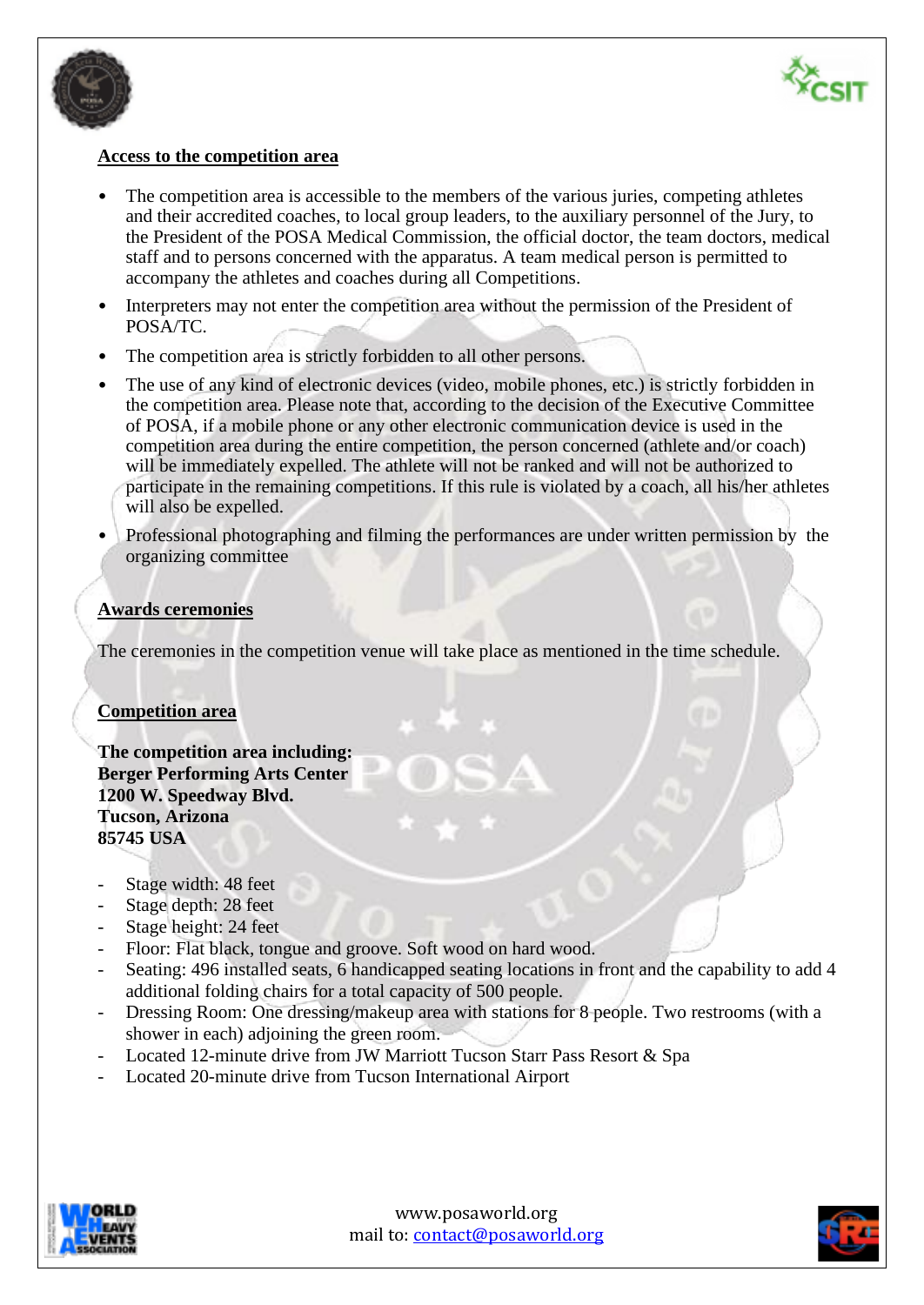



#### **Scoring and distribution of results**

Once the competition has finished, by request, all delegations will be provided with a complete set of results (Difficulty only) by e-mail. However, requests must be sent to the international federation within one month after the end of the competition, after that date, it will no longer be possible.

#### **List of difficulty elements**

Athletes must submit their "Difficulty Sheet" (along with music) by *August 15, 2022* to <https://forms.gle/fDhsWK5dCzAVWvFv8>

**As specified in COP 2022, the athlete who changes something in the declaration of the elements, must bring the new Difficulty Sheets printed along with 8 copies directly to the competition.**

#### **Music**

To limit the technical problems with the music used for the competitions, the Organizing Committee has decided to only accept the athletes' music in an **MP3** format only. All music used during the WORLD AERIAL SPORTS ATHLETICS CHAMPIONSHIP 2022 must be submitted online. Athletes must send their music by **August 15th 2022** to <https://forms.gle/fDhsWK5dCzAVWvFv8>

Each music file will have to contain the following information:

- The name of the nation (official abbreviation of the country);
- The first and last name of the competitor/s;
- The category;
- The length of the music;
- (Example: ROU\_ RADU\_Alina\_Junior\_IW\_3min30s\_mp3) If you need help, please contact us at: **[athletechair@usapolesports.org](mailto:athletechair@usapolesports.org)**

In addition, the competitors need to bring their music with them to the venue on the competition days on an USB stick as a backup.

Each Federation must send the National anthem by email ( **[athletechair@usapolesports.org](mailto:athletechair@usapolesports.org)** ) no later than August 15, 2022. Please send your National anthem in an MP3 format.

#### **Doping control**

Any doping is prohibited. Anyone found to be doping may be disqualified according to POSA regulations.

Please read POSA Rules & Regulations & POSA- Code of Points.



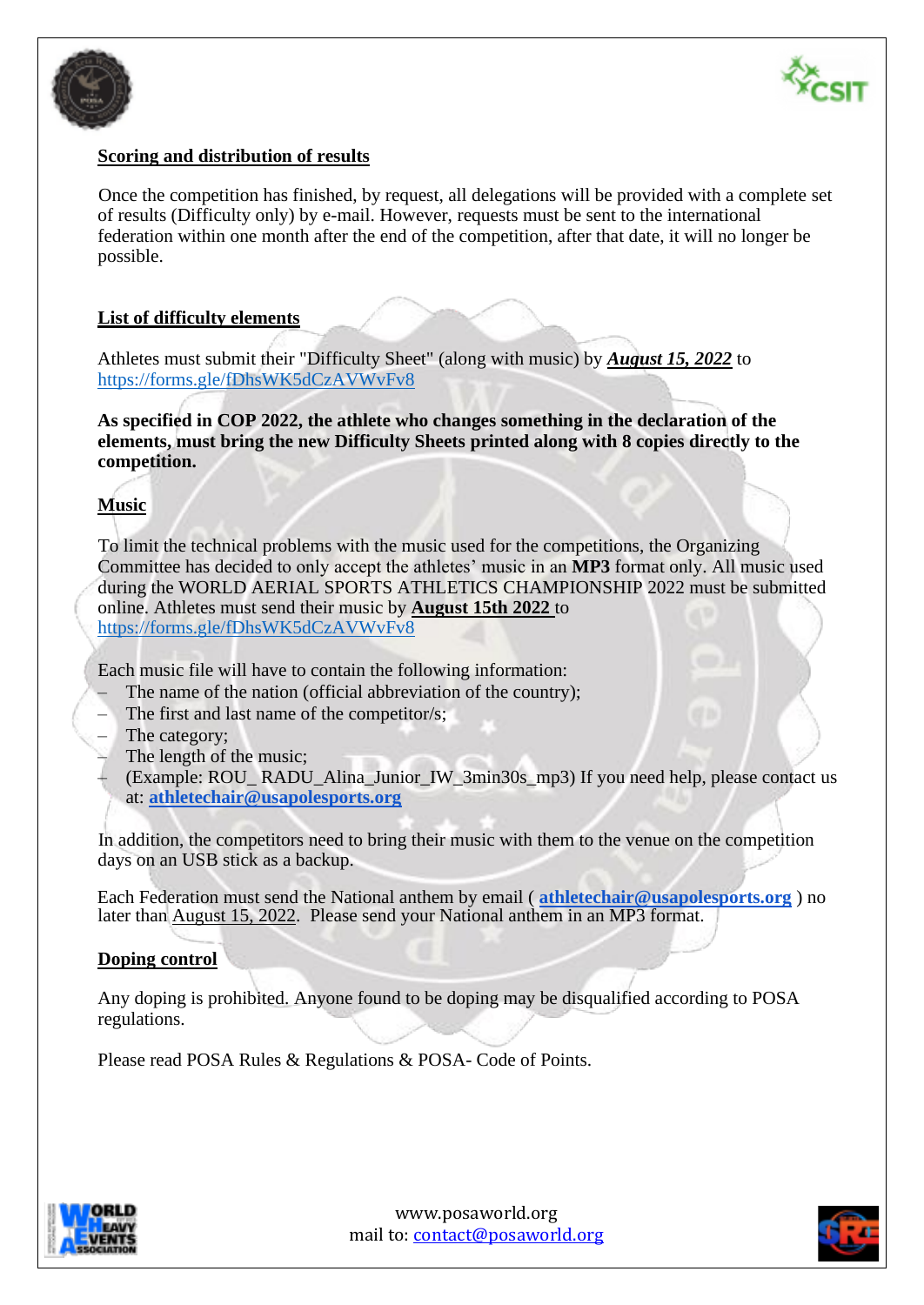



#### **THE JURY**

#### **Jury A**

1 Head Judge fixed by draw 1 difficulty judge fixed by draw 1 difficulty judge fixed by draw 4-5 artistic judges fixed by draw 4-5 execution judges fixed by draw

#### **Jury B**

Head Judge fixed by draw 1 difficulty judge fixed by draw 1 difficulty judge fixed by draw 4-5 artistic judges fixed by draw 4-5 execution judges fixed by draw

#### **Inquiries procedure**

Inquiries for the difficulty scores will be allowed if they are made verbally **immediately** after the publication of the score or at the very latest before the end of the routine of the following athlete (then 4 minutes). For the last athlete of a rotation (rotation=group of athletes, for example 1st Group of athletes during the competition is called "rotation"), this limit is one minute after the score is shown on the scoreboard.

The person designated to receive the verbal inquiry will have to note the time of receiving it, which will start the procedure. Only the accredited coaches present in the competition area will be entitled to submit an inquiry. **Late verbal inquiries will be rejected.**

A federation will not be allowed to complain against an athlete from another federation. The inquiry will have to be confirmed in writing as soon as possible, but at the latest within 4 minutes after the verbal inquiry and will require an agreement of payment of **EUR 150**—for the first complaint, **EUR 300** — for the second complaint and **EUR 600**— for the third complaint. Should the inquiry not be confirmed in writing within 4 minutes, then the procedure will become obsolete.

Should the inquiry prove correct and be accepted, this sum will be reimbursed. Every inquiry will be examined immediately by the **Superior Jury** and a final decision, which may not be appealed, will be made very soon, at the very latest:

- At the end of the rotation for the qualifying competitions, or at the end of all-around competitions.
- Before the score of the following athlete is shown for the finals.

The detailed procedure is laid down in the respective POSA Code of Points.

#### **Tie breaking rule**

- In case of a tie at any position at the end of a qualification see POSA Code of Points
- In case of a tie at any position at the end of finals see POSA Code of Points



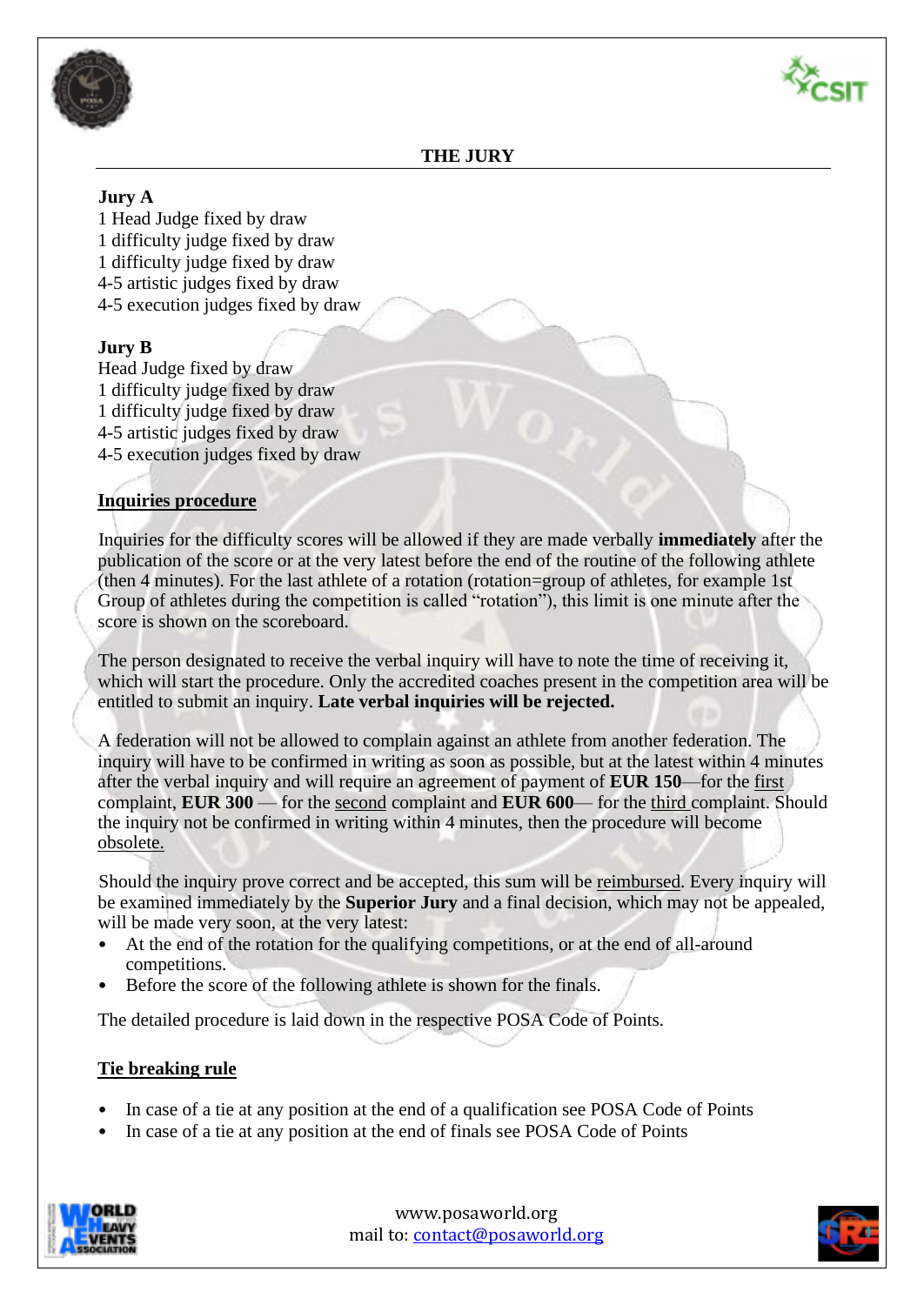



# **THE ORGANIZATION OF THE EVENT**

#### **Competition venue for POSA WORLD AERIAL SPORTS ATHLETICS CHAMPIONSHIP**

**Berger Performing Arts Center** 1200 W. Speedway Blvd. Tucson, Arizona 85745 USA **<http://bergercenter.com/>**

#### **Delegations**

The following athletes are eligible to participate in the POSA WORLD AERIAL SPORTS ATHLETICS CHAMPIONSHIP:

- 1. The first 3 for Seniors and first 4 for Juniors classified (Amateurs and Competitive) of the 2020, 2021, and 2022 National Championships.
- 2. All those automatically admitted by the International Federation (Wild Card Athletes).

#### **Maximum number qualified through the Nationals Championships 2021:**

| <b>Delegation members</b> | <b>Seniors</b> | <b>Juniors</b><br>$\mathbf{A}$ | <b>Juniors</b><br>B | <b>Juniors</b><br><b>Mix</b> | Masters $+50$<br>$&+40$ |
|---------------------------|----------------|--------------------------------|---------------------|------------------------------|-------------------------|
| Head of delegation        |                |                                |                     |                              |                         |
| Team leader               |                |                                | 1                   |                              |                         |
| Doctor & Masseur/Physio.  | $\overline{2}$ |                                |                     |                              |                         |
| Coaches                   | $\overline{4}$ |                                |                     |                              |                         |
| Individual male athlete   | 3              |                                | $\overline{4}$      |                              |                         |
| Individual female athlete | 3              | 4                              | $\overline{4}$      |                              | 3                       |
| Doubles                   | 3              | $\overline{4}$                 | $\overline{4}$      | $\overline{4}$               |                         |
| Para-athlete              | 3              | 3                              | 3                   |                              | 3                       |

**Please note: the numbers in the table refer to the athletes qualified by the 2021 National Championship.**

For any delegation, it is possible to bring one more athlete per individual category as reserve. This athlete must pay the application fee as any other athlete.

Doubles: In case of injury or renunciation of one of the two qualified Doubles members, it is possible to replace the resigning athlete with a different athlete (all this must be communicated via email to [contact@posaworld.org.](mailto:contact@posaworld.org)

POSA wants to give the Doubles athlete who has been left without a partner (but who is qualified by law), the opportunity to compete in any case.



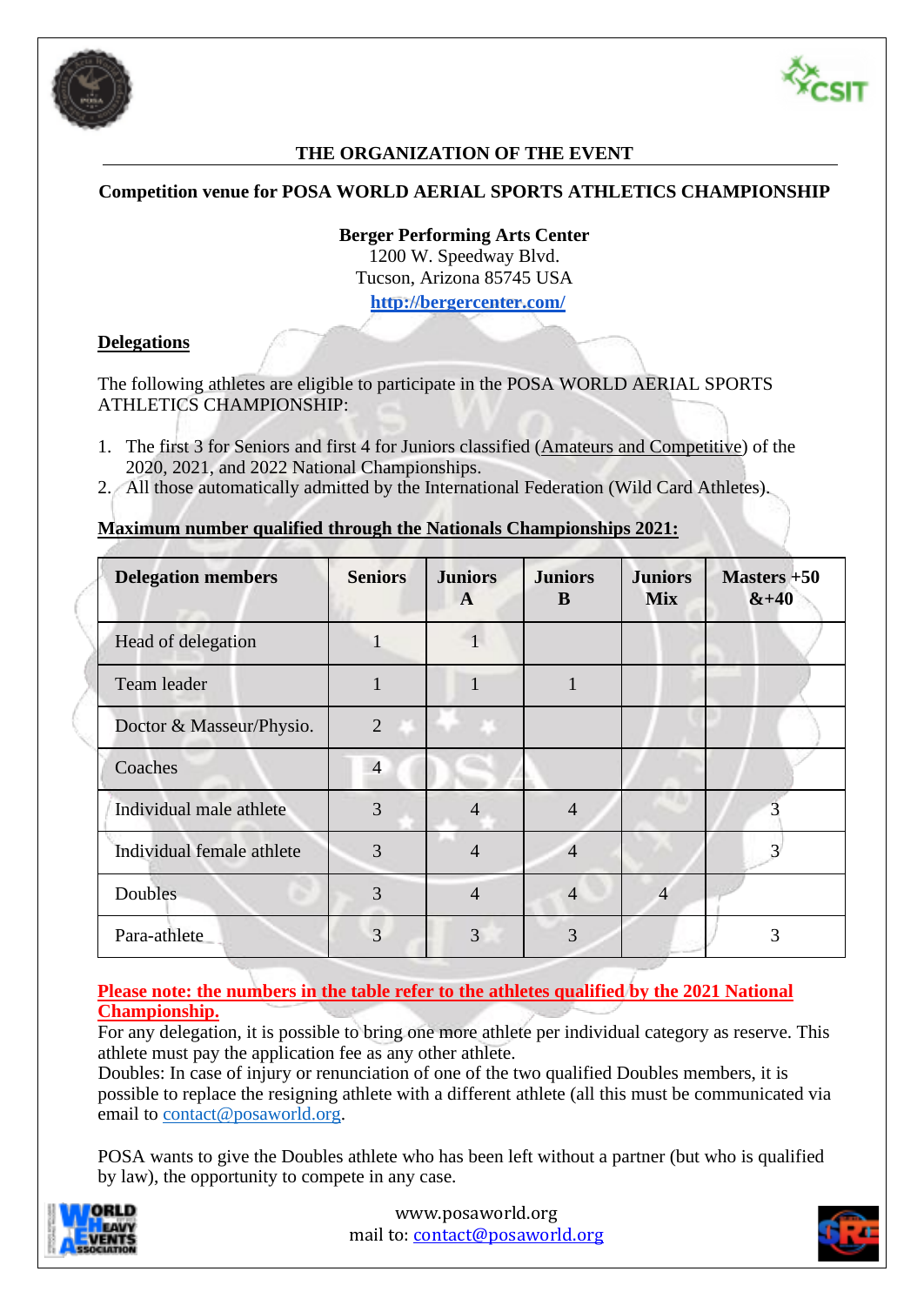



If this is not possible, the athletes must communicate their renunciation to compete as soon as possible to give way to Doubles number 4 in their national ranking to be able to compete at the World Championships.

If no announcement from the athletes or the National Federation is received within the established deadline, the National Team will no longer have the right to enter any other Doubles in the competition to replace the renouncing Doubles. Warning: After the substitute athlete's communication has taken place, Doubles will not be able to make any further changes. Deadline for all these communications: August 15th 2022

#### **Registration and accreditation**

Athletes must do their registration by July 15 for early registration and latest **August 1, 2022** on the website:

<https://uspsfcompetitions.com/aerialworlds> Registration is \$150 per athlete/per routine by July 15

\$175 per athlete/per routine from July 16-August 1

Accreditation permits the identification of all participants and indicates the access to certain zones. Access to all zones will be controlled. Accreditation card must be visibly worn throughout the whole event. The accreditation card is personal, non-transferable, and necessary to access the training and competition halls, as well as for official transports.

Accreditation will be carried out upon arrival. During the accreditation the athletes and/or the Heads of Delegations will verify the identity of the members of their delegation. To get the accreditation all members of the delegation must have fulfilled all the necessary financial obligations (including insurance). Upon accreditation, the Head of Delegation or their representative will have to bring a copy of the Medical Certificate/Diploma for medical personnel. POSA will collect and record these certificates. Please note that without this document, the accreditation of the medical personnel will NOT be released.

POSA Directives and Technical Regulations will be strictly applied, especially to the number of persons accredited per nation.

#### **Note on Covid-19**

**US Covid Entry Requirements**: Please check with your airline and the US Embassy for current regulations on entering the US. At the time of this writing all non-US citizens must show proof of vaccination and negative Covid test for entry into the US.

**Covid Requirements for entry to the event**: All restrictions have been lifted in Arizona for Covid. POSA strongly recommends all athletes be vaccinated however there are no requirements and there is no required testing to enter the event. Mask wearing is optional. Please do not attend the event if you are sick or showing signs of illness.

#### **Training information**

The training will start in the training hall and at the competition stage September 4, 2022. Access to the competition hall, the training and the warm-up halls will only be granted to the delegations wearing the accreditation card and only during the times reserved for their nation.



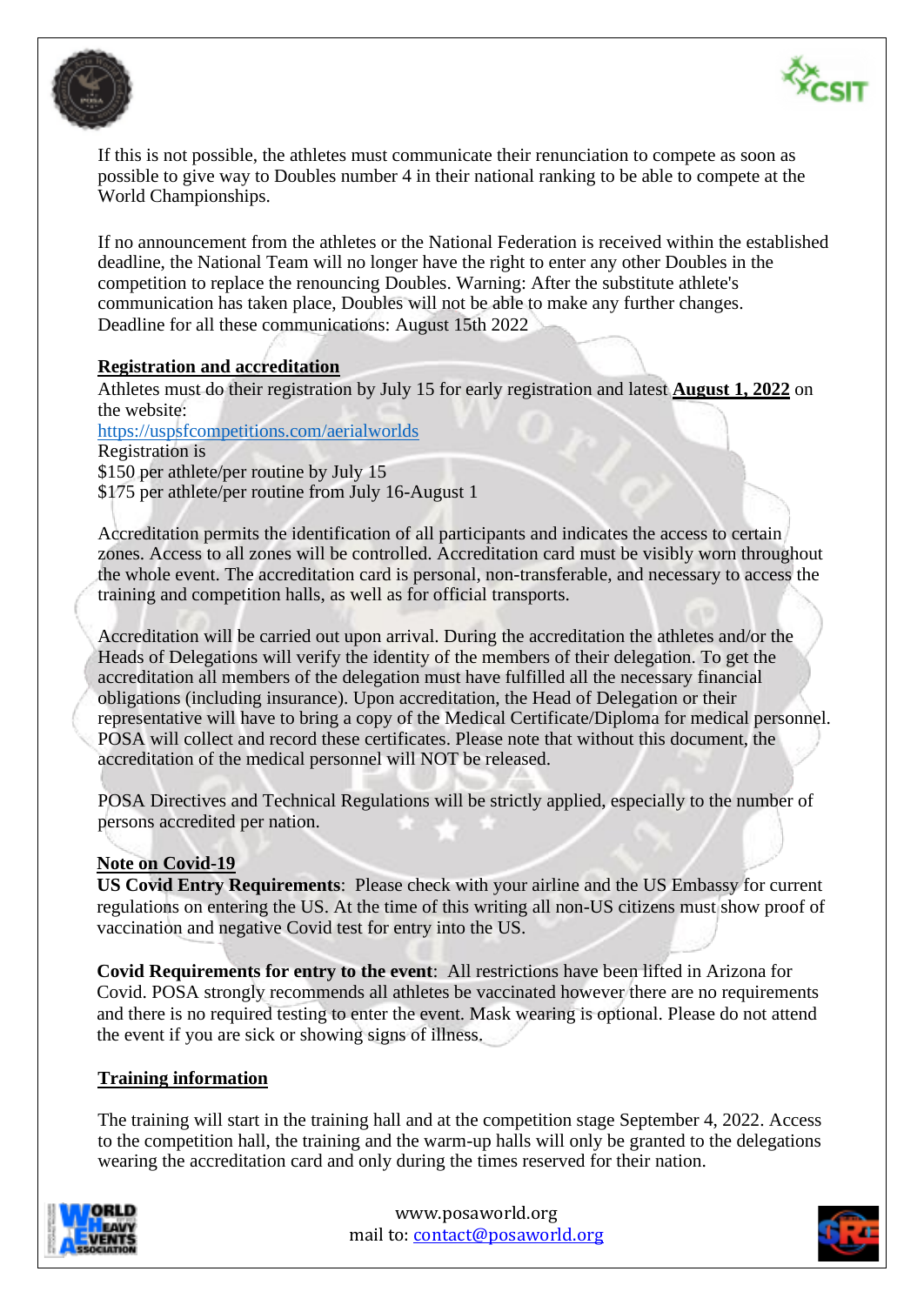



#### **Opening ceremony**

The entire delegation should be present for the Opening Ceremonies.

The Official Opening Ceremony will be at 2 PM, in the Competition Hall. The ceremony will consist of Flags Presentation by nation with the competitors by nation performing a special greeting for the audience. All competitors must wear their national tracksuit.

All delegations must have the National Flag (dimension of 100/200 cm) with them in the Opening ceremony.

#### **Medical services**

The LOC will provide the necessary medical services.

#### **Official POSA Hotels**

The headquarters of the organization and POSA (Judges, staff, technicians, etc.) throughout the event will be the following:

#### **JW Marriott Tucson Starr Pass Resort & Spa**

3800 W. Starr Pass Boulevard Tucson, AZ 85745, US

The rate of \$199/night has been negotiated and attendees may book their room at [https://book.passkey.com/gt/218512532?gtid=fb7a1b3c70948067f11eca9c57b59e9e.](https://book.passkey.com/gt/218512532?gtid=fb7a1b3c70948067f11eca9c57b59e9e) Discounted rooms will be available until July 29, 2022 and may sell out.

There are also many other hotels in the vicinity.

#### **Transportation**

There will be limited shuttle service from the host hotel to the venue during peak times. Other transportation available is Uber/Lyft.

#### **Insurance**

POSA Technical Regulations stipulate that all participating federations or athletes must assume all costs in relation to the medical insurance of all delegation members (illness and accidents). The Local Organizing Committee has the right to verify the validity of the insurance upon arrival of the delegations (policy insurance, original or copy).

Entering the POSA WORLD AERIAL SPORTS ATHLETICS CHAMPIONSHIP without a valid medical insurance for all delegation members will be rejected.

#### **Visa**

Please check whether you need a visa to enter the United States of America. Athletes should work with their delegation/federation for help on visas. Head of delegations may email [president@usapolesports.org](mailto:president@usapolesports.org) for an official invitation to the competition.



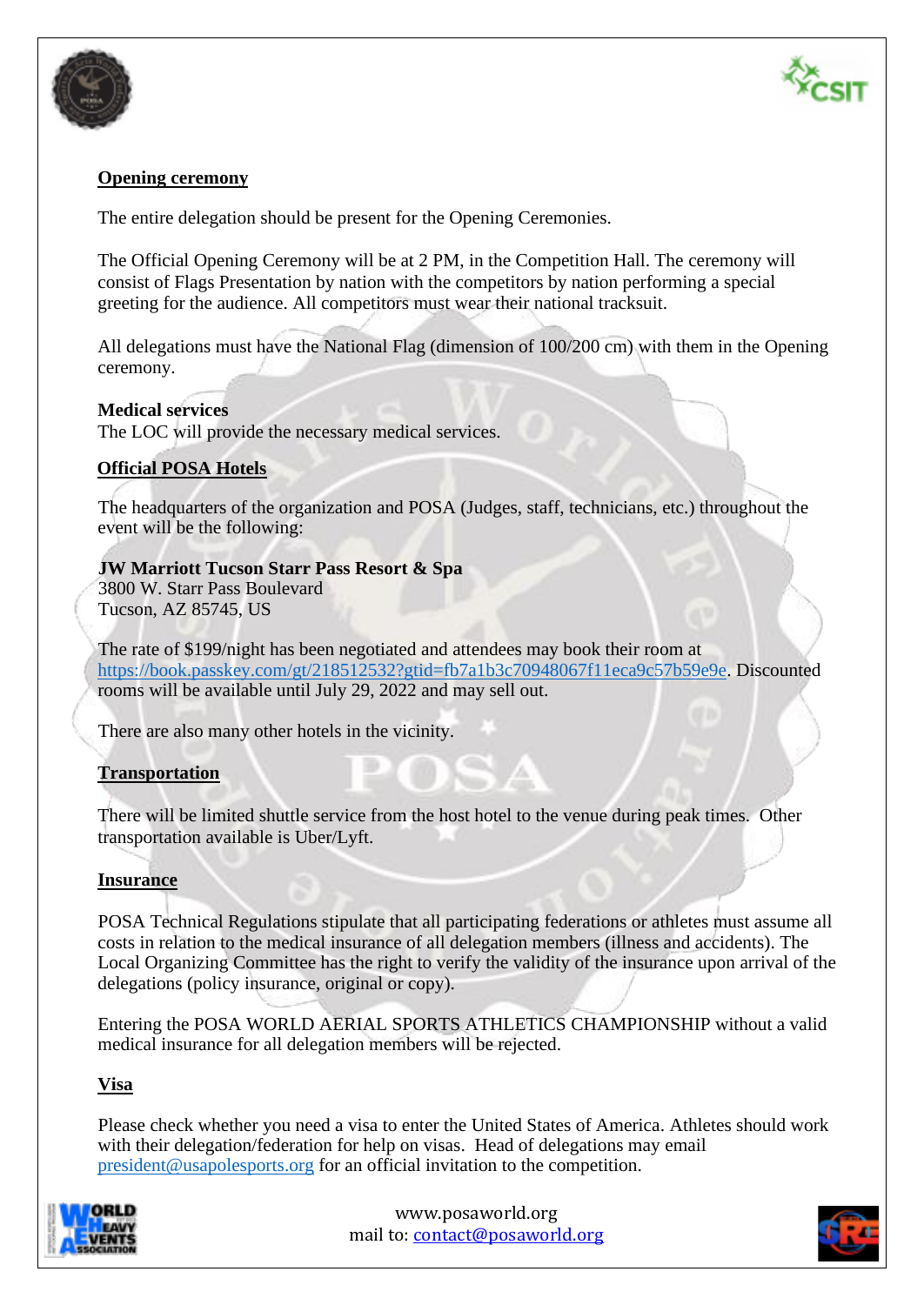



#### **Regulations**

POSA WORLD AERIAL SPORTS ATHLETICS CHAMPIONSHIP will take place under the following regulations.

- The current Codes of Points 2022 and the followings remarks, or documents issued by the POSA/PS TC.
- The current POSA Rules & Regulations
- WADA Internationals Regulations.
- The POSA Antidoping Rules
- The current POSA General Judges' Rules (Code of Ethics).

All documents (Difficulty sheets also) can be downloading in the link below: <https://www.posaworld.org/documents/download-category/official-documents/>

#### **Deadlines Checklists**

#### Competitors:

- Deadline for all delegations and athlete's registration is on **August 1, 2022**
- Deadline for Difficulty Sheet and music is on **August 15, 2022**
- Bring your music on USB-stick as a backup
- Bring your personal insurance

#### **National Federations/Head of the delegation:**

- Deadline for National anthem is on **August 15, 2022**
- Bring National flag for your delegation
- Bring a copy of the Medical Certificate/Diploma for medical personnel to the accreditation center (see further information on chapter 4.5)
- Each accreditation person (other than competitive athlete) must purchase a coach's pass. It will be available in the accreditation link.



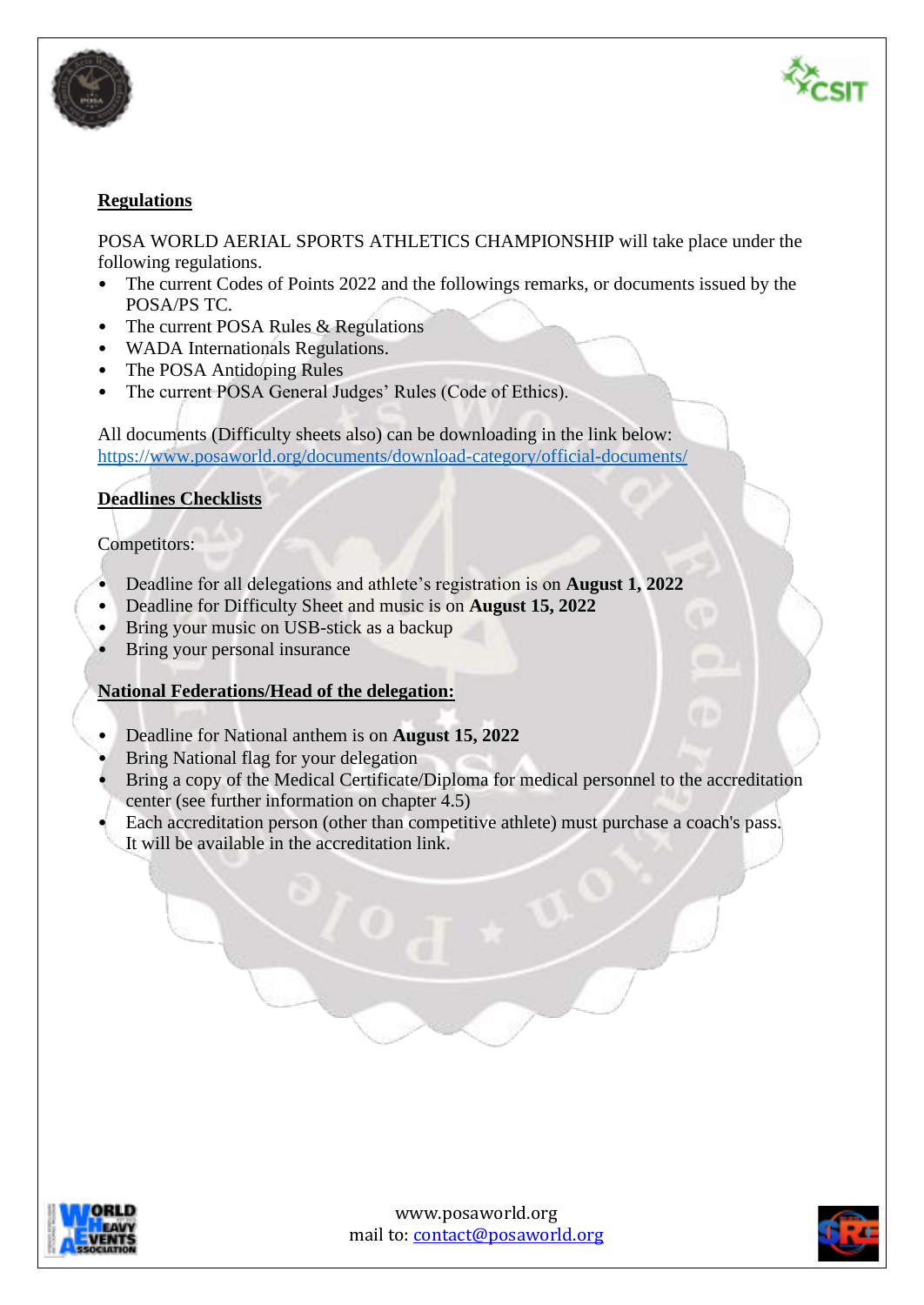



# **POLE SPORT & ARTS WORLD FEDERATION POSA WORLD AERIAL SPORTS ATHLETICS CHAMPIONSHIP September 4-5, 2022 Tucson, Arizona – USA**

Form to be sent to: **[athletechair@usapolesports.org](mailto:athletechair@usapolesports.org)**

**Organizing Committee**

United States Pole Sports Federation

**Deadline: August 1, 2022**

# **DEFINITIVE REGISTRATION**

| <b>Head of</b><br><b>Delegation</b> | <b>Contact figure:</b> |  |  |
|-------------------------------------|------------------------|--|--|
|                                     | <b>Phone:</b>          |  |  |
|                                     | E-mail:                |  |  |

**Athletes:**

| No             | First name | Family name | Date of birth     | Competition | Category |
|----------------|------------|-------------|-------------------|-------------|----------|
| $\mathbf{1}$   |            |             |                   |             |          |
| $\overline{2}$ |            |             |                   |             |          |
| 3              |            |             |                   |             |          |
| $\overline{4}$ |            |             |                   |             |          |
| 5              |            |             |                   |             |          |
| 6              |            |             |                   |             |          |
| $\overline{7}$ |            |             |                   |             |          |
| 8              |            |             |                   |             |          |
| 9              |            |             |                   |             |          |
| $10\,$         |            |             |                   |             |          |
| 11             |            |             |                   |             |          |
| 12             |            |             |                   |             |          |
| 13             |            | - -         |                   |             |          |
| 14             |            |             |                   |             |          |
| 15             |            |             |                   |             |          |
| 16             |            |             |                   |             |          |
| 17             |            |             |                   |             |          |
| 18             |            |             |                   |             |          |
| 19             |            |             |                   |             |          |
| ORLD           |            |             | www.posaworld.org |             | Æ        |



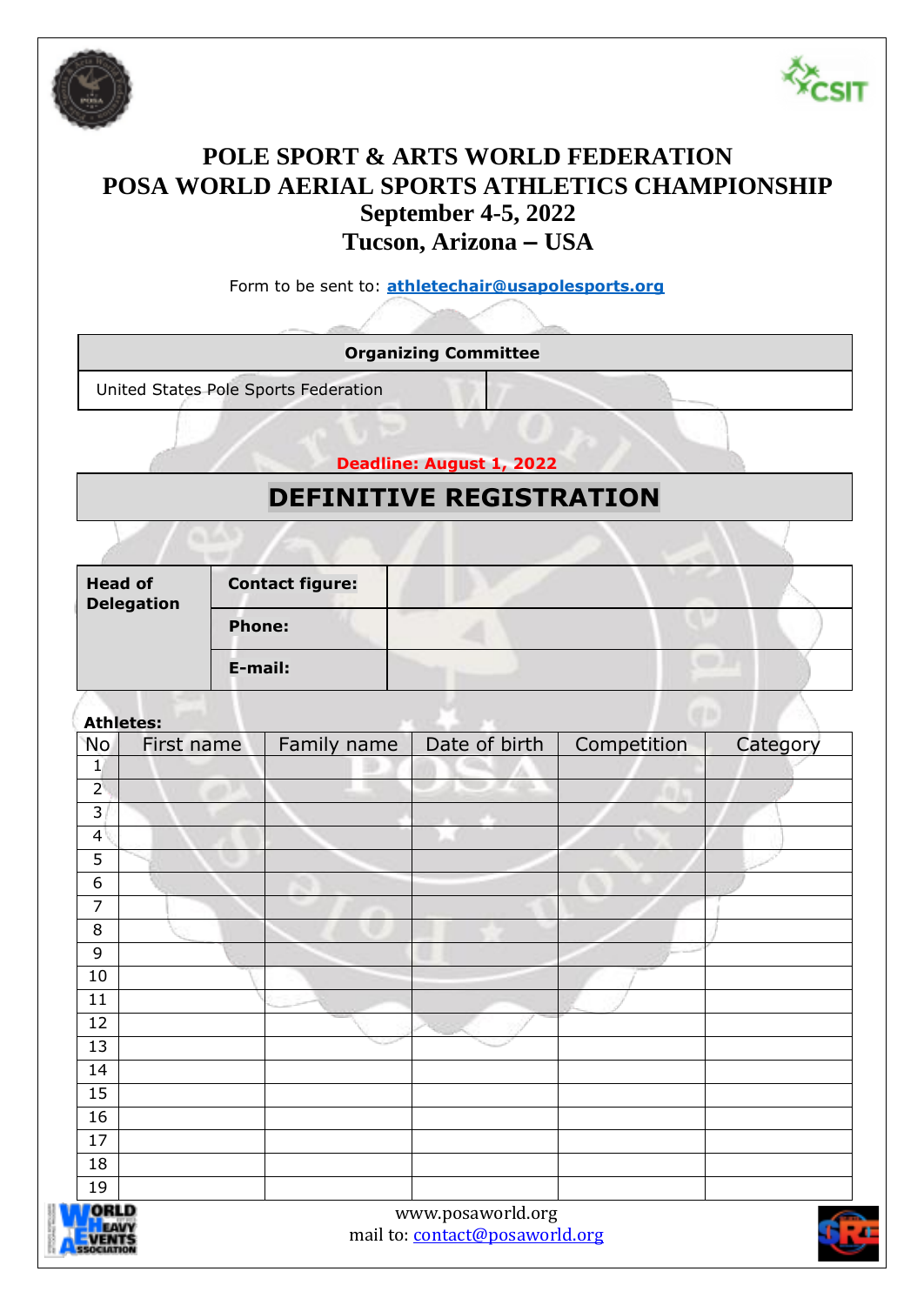



| 20 |                          |    |  |
|----|--------------------------|----|--|
| 21 |                          |    |  |
| 22 |                          |    |  |
| 23 |                          |    |  |
| 24 |                          |    |  |
| 25 |                          |    |  |
| 26 |                          | 56 |  |
| 27 |                          |    |  |
| 28 |                          |    |  |
| 29 |                          |    |  |
| 30 |                          |    |  |
| 31 | $\overline{\phantom{a}}$ |    |  |
| 32 |                          |    |  |
| 33 |                          |    |  |
| 34 |                          |    |  |
| 35 |                          |    |  |

# **Non- athlete participants:**

|                      | Name | Number of persons |
|----------------------|------|-------------------|
| Team leader          |      |                   |
|                      |      |                   |
| Coach(es)            |      |                   |
|                      |      |                   |
|                      |      |                   |
|                      |      |                   |
|                      |      |                   |
|                      |      |                   |
|                      |      |                   |
| Additional person(s) |      |                   |
|                      |      |                   |
|                      |      |                   |
|                      |      |                   |
|                      |      |                   |
|                      |      |                   |
|                      |      |                   |